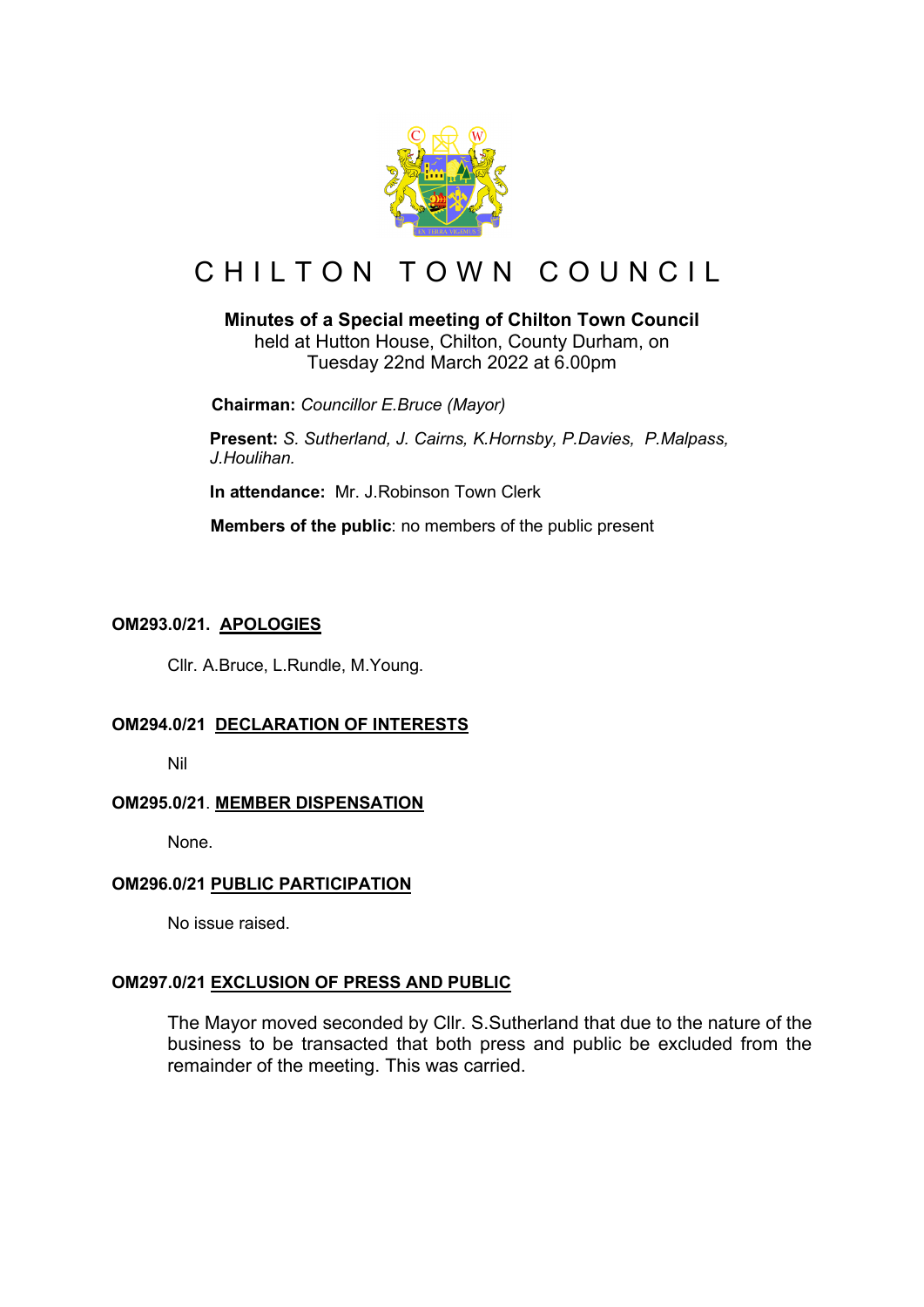#### **OM298.0/21 CARPET HUTTON HOUSE**

Members received 2 quotes for the replacement of floor covering in the downstairs area, the 3rd quote was not submitted. One company submitted 2 quotes for different carpet qualities. Members also had examples of all coverings.

**Resolved:-** It was proposed by Cllr. J. Houlihan seconded by Cllr. S.Sutherland and carried to accept quote 2 for a figure of £3150. Cllr. J.Cairns whilst accepting the quote requested the company be asked if they can provide carpet tiles, if not then the carpet would be acceptable.

#### **OM299.0/21 CHRISTMAS LIGHTS**

The Mayor advised members £5000 had been included in the current financial year for Christmas lights and a further £5,000 in year 2022/23. The contractor who erects he lights advised at least 12 motifs need replacing. Members also considered expanding down Durham Road and also along West Chilton Terrace. Companies have been asked to supply quotes for ex-rental lights, all carrying a 3 year warranty. Members also wished to purchase a star for the roundabout and review the lights on Hutton House

**Resolved:-** It was proposed Cllr. S.Sutherland seconded by Cllr. J.Cairns and carried to purchase 20 motifs from Blachere, and to have all lamp posts stress tested.

It was also agreed members advise the Town Clerk of those motifs to be ordered from Blachere.

#### **OM300.0/21 LIGHTING OF FRONT OF HUTTON HOUSE**

Members considered purchasing lighting equipment to light up the front wall of Hutton House similar to many public buildings around the country.

**Resolved:-** on a proposal by Cllr. S.Sutherland seconded by Cllr. J.Houlihan and carried to accept the quote of £350 to provide lighting for the front of Hutton House.

#### **OM301.0/21 WCT2 DEVELOPMEN PLAN**

Cllr. S.Sutherland and Cllr. J.Houlihan gave a report on the current state of WCT2 and the need to undertake a development plan to bring the site up to standard. Member also consider employing a drone to take phots of all sites.

A discussion took place in regards to the app for inspecting sites. Cllr. E.Bruce, J.Houlihan, S.Sutherland, J.Cairns, K.Hornsby requested it be downloaded onto their phones and they would undertake training and then allotment inspections.

**Resolved:-** on a proposal by Cllr.S.Sutherland seconded by Cllr.J.Houlihan, and agreed to seek quotes to clear several sites and replace fencing, reporting back to the April allotment committee. Also commission a drone to take phots of all allotment sites.

#### **OM302.0/21 STAFF BUSINESS CASE**